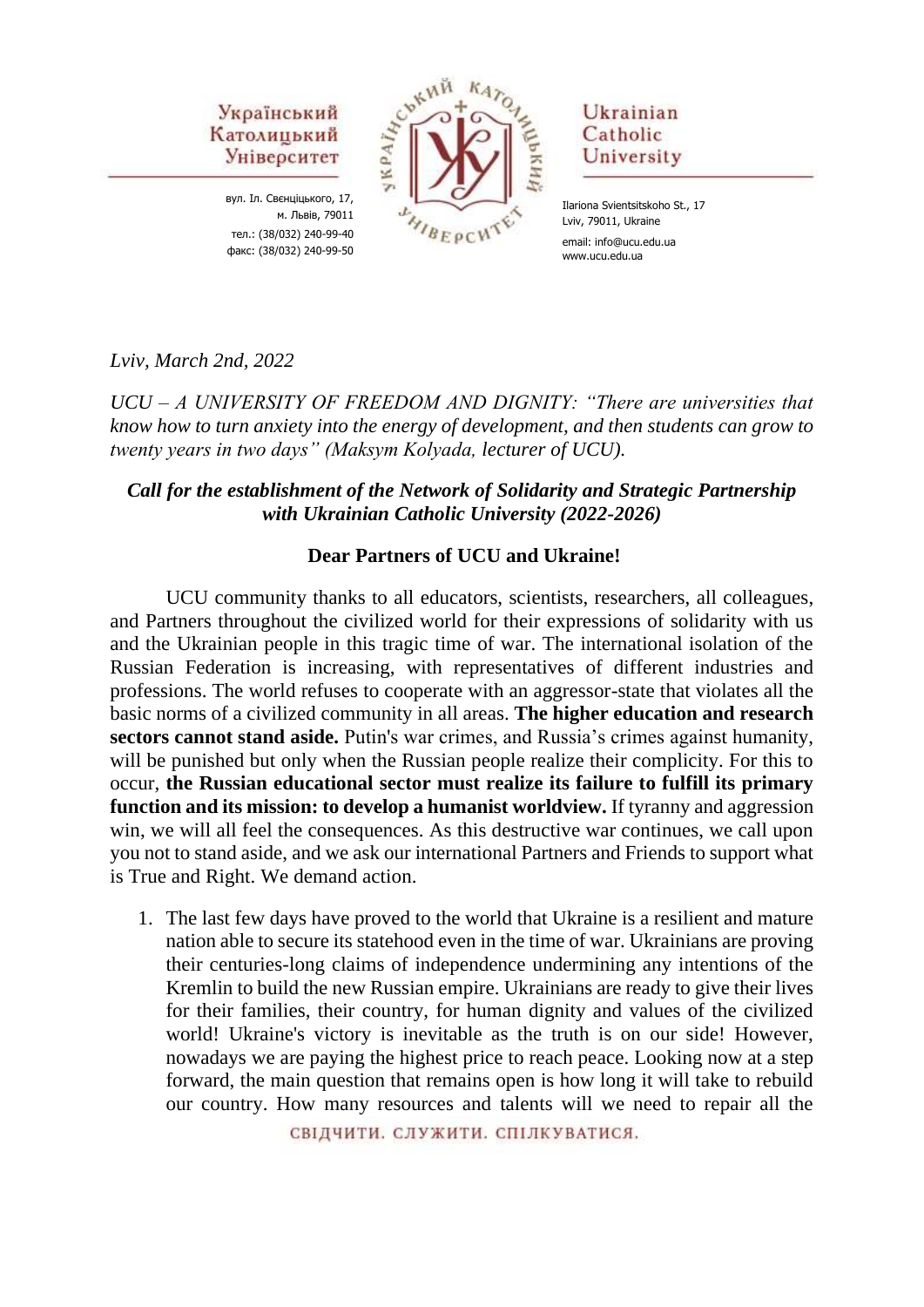вул. Іл. Свєнціцького, 17, м. Львів, 79011 тел.: (38/032) 240-99-40 факс: (38/032) 240-99-50



### Ukrainian Catholic University

damage we have suffered? **The Ukrainian Catholic University is ready to act and continue to realize its mission - To build a new generation for a new Ukraine.** We clearly understand that after the victory, Ukraine will face difficult times that will require considerable resources for reconstruction. However, we believe that our main resource will be our People and especially Ukrainian youth - our future leaders who will take the responsibility to restore every sphere of Ukrainian society.

2. We see how our Partners and Friends have been inspired and dared to do something: whether to make a donation, to accept refugees, or to help fight on the Internet. We continue to receive suggestions for assistance and sincerely appreciate it. However, we believe that the time has come to think critically about the future consequences of the devastating blow of war for Ukraine and to propose a sustainable cooperation plan that will help us fulfill our university mission to contribute to restoring the country and avoid brain drain of Ukrainian talents that will be strongly needed.

As of now, all our students are actively involved in various types of activities aimed at winning the war against the Russian aggressor. More than 70 students are currently staying abroad (mainly in Poland, Czech Republic, Germany, Italy, Austria, the Netherlands) and most of them want to return home immediately or in the coming weeks. Yet, UCU recommends that such students stay on the ground (at least until the end of active hostilities) to help other Ukrainian refugees or perform other volunteering activities. UCU will make additional requests to its Partners to prolong or grant such persons the exchange student status and to provide them with an access to university resources, including accommodation (if possible).

We are also aware that starting next academic year, UCU will also face many difficult challenges. Among them, it is obvious that many students and their families will not be able to pay for the tuition fees in full. We also expect that even more Ukrainians from the Eastern regions will want to study and live in Lviv. UCU will make every effort to help and provide support to such families. In addition, our University already has a working group that develops a plan for the university's operational work after the war has ended. Some operational

Ilariona Svientsitskoho St., 17 Lviv, 79011, Ukraine email: info@ucu.edu.ua www.ucu.edu.ua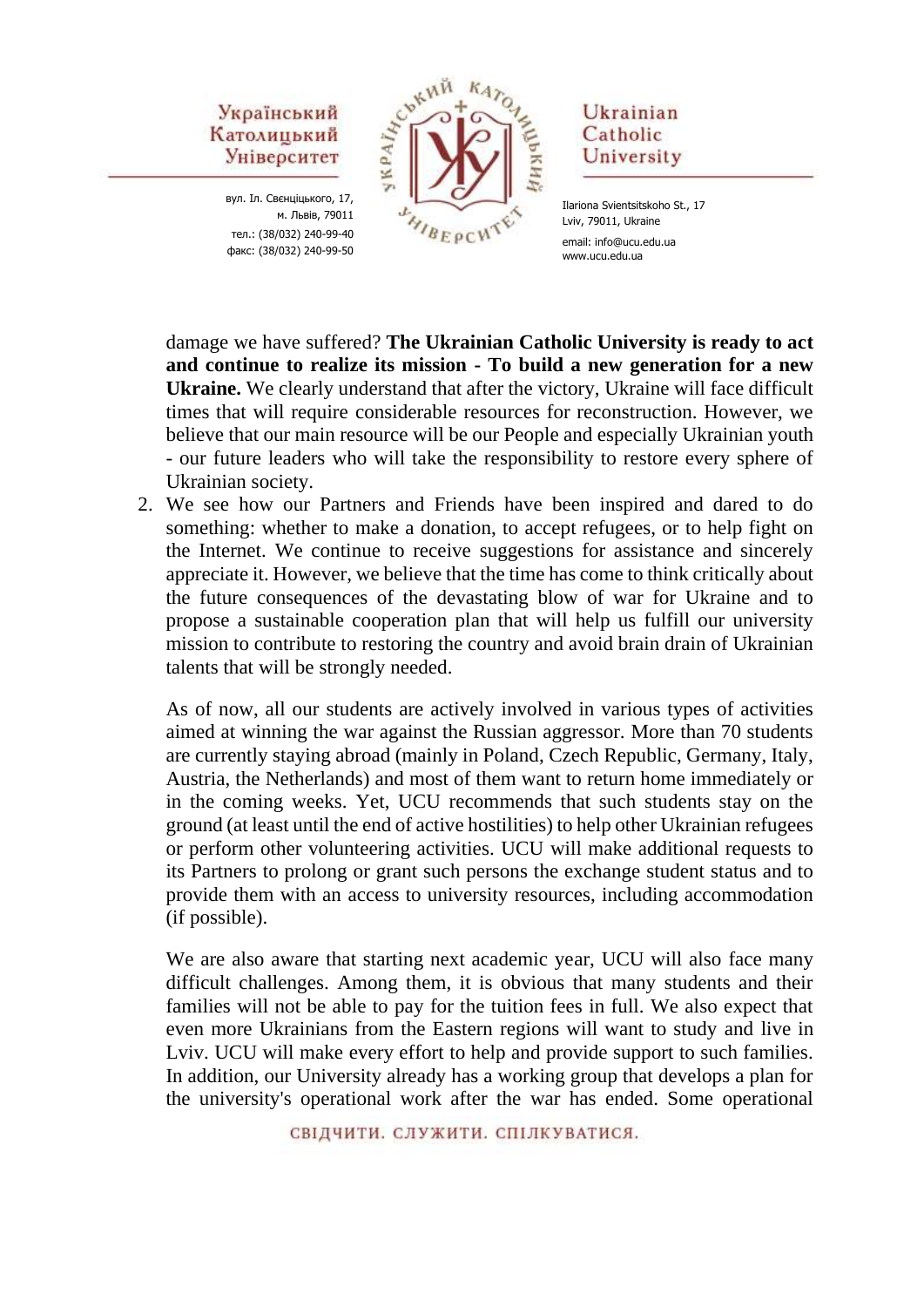вул. Іл. Свєнціцького, 17, м. Львів, 79011 тел.: (38/032) 240-99-40 факс: (38/032) 240-99-50



### Ukrainian Catholic University

Ilariona Svientsitskoho St., 17 Lviv, 79011, Ukraine email: info@ucu.edu.ua www.ucu.edu.ua

changes will be needed, but [UCU's strategy 2025](https://strategy.ucu.edu.ua/en/) of a University that serves will remain more relevant than ever.

3. Many of you have asked how you can help Ukraine and UCU at this time? Please help us plan a successful reconstruction of Ukraine, which will be fulfilled by talented and patriotic Ukrainian youth! **We encourage you to become a member of the Network of Solidarity and Strategic Partnership with the Ukrainian Catholic University** aimed to help Ukrainian students and faculty **with guaranteed and secured funding for study / internship / teaching / research programs abroad to be implemented during the next four academic years (Fall 2022 - Spring 2026)**. We encourage you to join any type of funding for any of the package proposals listed in the table below. We are also ready to discuss all the details of strategic cooperation programs for the reconstruction of Ukraine. The main contact persons in this regard will be:

- 1. Dr. Sophia Opatska, Vice Rector of UCU for strategic development, [sopatska@ucu.edu.ua](mailto:sopatska@ucu.edu.ua)
- 2. Dr. Halyna Protsyk, Director of UCU International Academic Relations Office, [galyna.protsyk@ucu.edu.ua](mailto:galyna.protsyk@ucu.edu.ua)

We are in the hopeful anticipation that our Partners in Europe, North America and worldwide will support that initiative and make Ukraine, UCU and other Ukrainian Universities a priority in their internationalization plans and scholarship support. We also sincerely believe that after successful obtaining of a new status of Ukraine as a Candidate Country to the European Member State we'll have much more opportunities to cooperate. We will also be grateful to our European Partners for your active position and lobbying on National Agencies and the European Commission to increase funding for cooperation programs with Ukrainian universities under the Erasmus + program. This will be a powerful tool for rebuilding Ukrainian universities in the postwar period.

We trust in global academic solidarity!

Please, find the detailed information in the letter attached.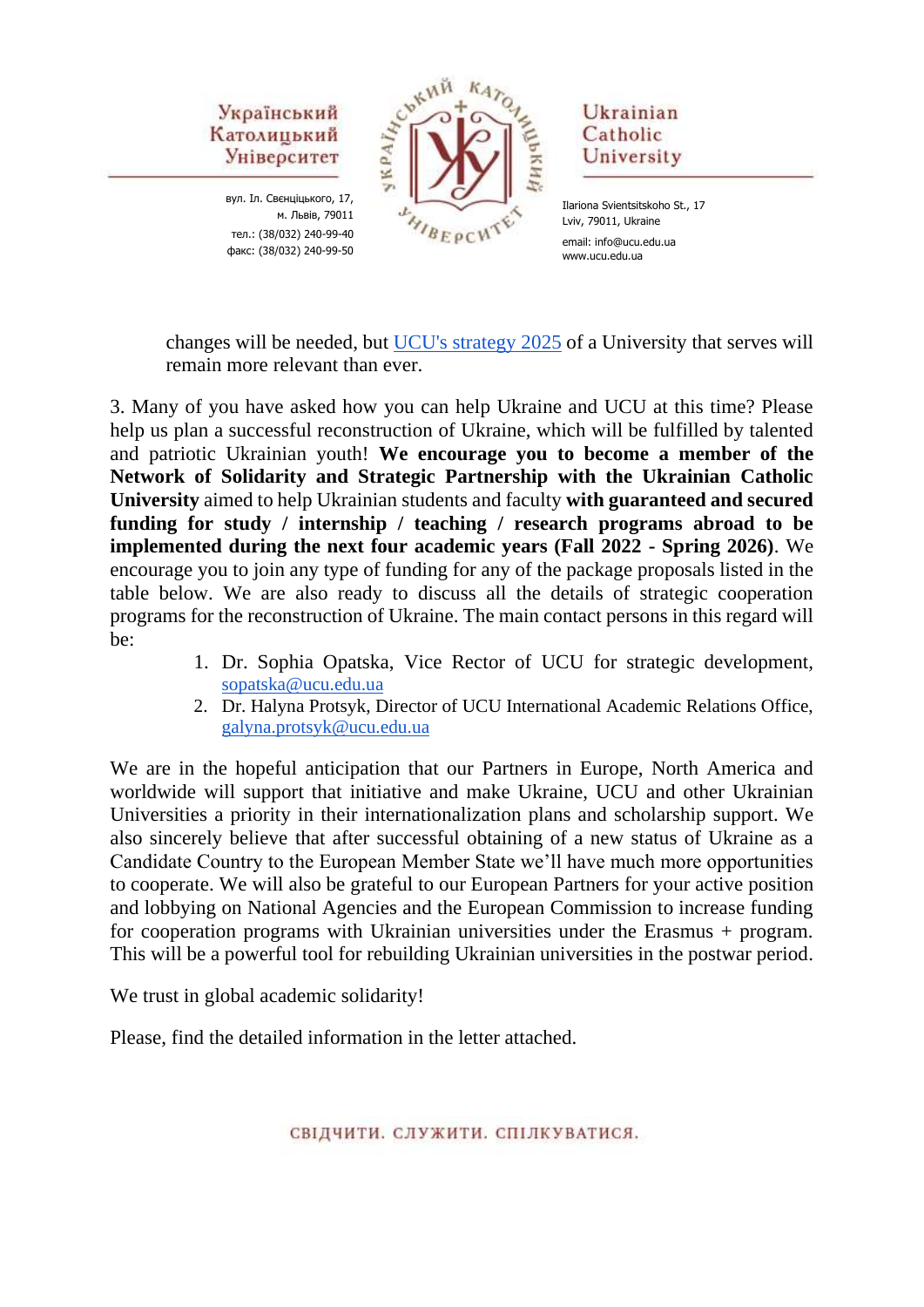вул. Іл. Свєнціцького, 17, м. Львів, 79011 тел.: (38/032) 240-99-40 факс: (38/032) 240-99-50



### Ukrainian Catholic University

Ilariona Svientsitskoho St., 17 Lviv, 79011, Ukraine email: info@ucu.edu.ua www.ucu.edu.ua

# *The Network of Solidarity and Strategic Partnership with Ukrainian Catholic University (2022-2026)*

| Scholarship package for<br>undergraduate students                 | 300 scholarships per year for semester programs abroad<br>(including 90 scholarships for semester programs in the<br>network of Catholic universities)                                                                        |
|-------------------------------------------------------------------|-------------------------------------------------------------------------------------------------------------------------------------------------------------------------------------------------------------------------------|
| Scholarship package for<br>master's students                      | 100 scholarships per year for master's degree programs<br>abroad with a focus on programs lasting 1 year (including<br>30 scholarships for degree programs in the network of<br><b>Catholic universities)</b>                 |
|                                                                   | 30 scholarships per year for professional internships<br>abroad (rehabilitation and occupational therapy, journalism<br>and media, psychology, theology, data science, public<br>administration, business and management etc) |
| Scholarship package for<br>graduate (PhD) students                | 5 scholarships per year for semester research abroad                                                                                                                                                                          |
| Scholarship package for<br>UCU faculty (including)<br>dependents) | 30 scholarships per year for 6-8 weeks long fellowship<br>program abroad (internship, research, co-teaching projects)<br>(including 9 scholarships for fellowship programs in the<br>network of Catholic universities)        |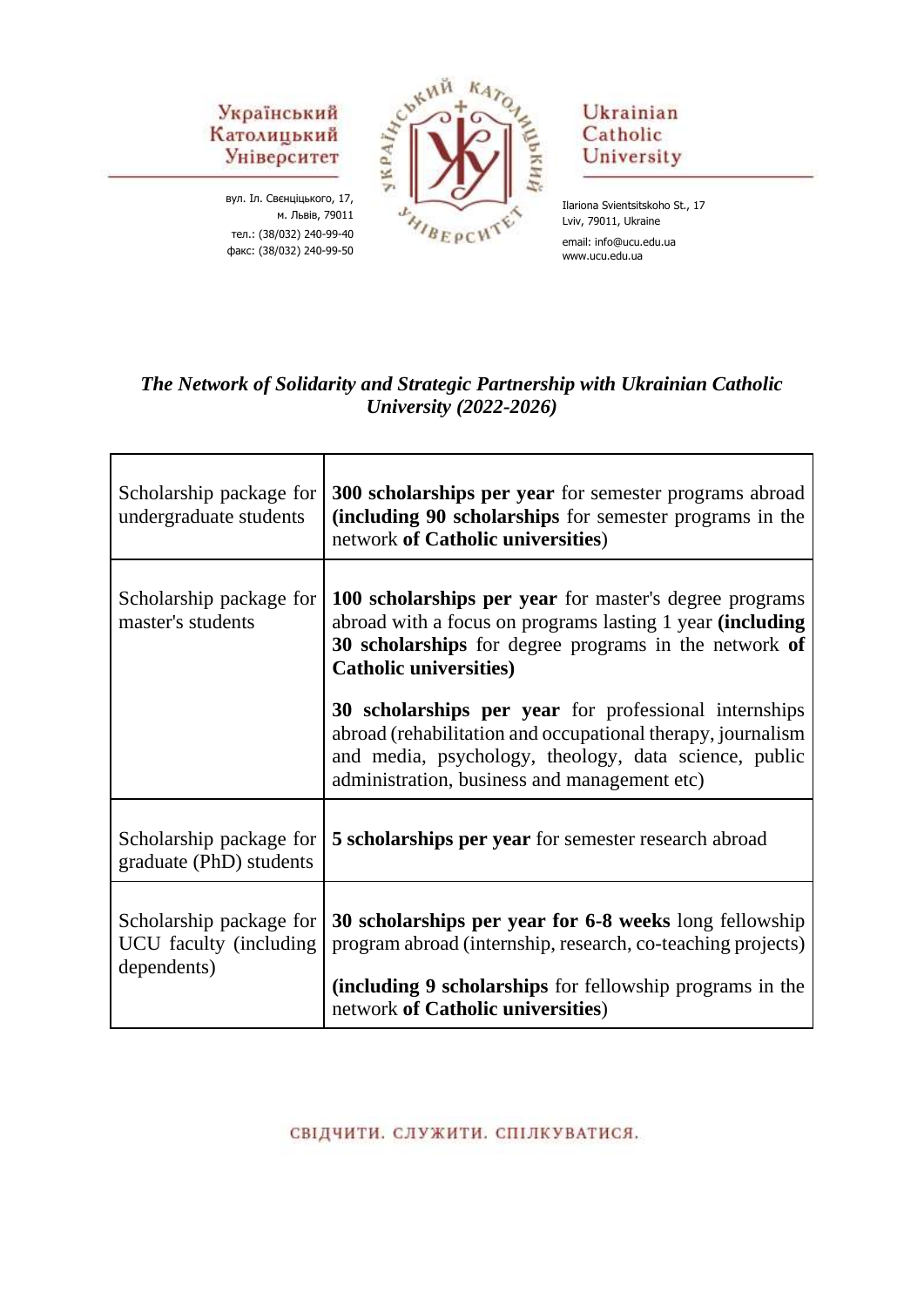вул. Іл. Свєнціцького, 17, м. Львів, 79011 тел.: (38/032) 240-99-40 факс: (38/032) 240-99-50



### Ukrainian Catholic University

Ilariona Svientsitskoho St., 17 Lviv, 79011, Ukraine email: info@ucu.edu.ua www.ucu.edu.ua

Yours sincerely, Rectorate and Operating Group

\_\_\_\_\_\_\_\_\_\_\_\_\_\_\_\_\_\_\_\_\_\_\_\_\_\_\_\_

If you want and can join humanitarian activities, you may send any aid you deem appropriate. Please check our FB page for the list of current needs <https://www.facebook.com/UkrainianCatholicUniversity>

UCU's operation is now fully devoted to defending our country and supporting people affected by the war. We would be grateful for your donations to ensure the fulfillment of our mission during this time, as well as the functioning and safety of the university community [https://supporting.ucu.edu.ua/donate/.](https://supporting.ucu.edu.ua/donate/)

You may also transfer your donations to Ukrainian Catholic University Foundation [https://ucufoundation.org/donate/.](https://ucufoundation.org/donate/)

If you want to to support UCU students' volunteering projects, you can use the following account for money transfers:

Recipient: UCU CHARITABLE FOUNDATION

Registration code: 44047231

Payee's Account #:

CAD - UA933253650000000260070024532

Intermediary: CANADIAN IMPERIAL BANK OF COMMERCE, Toronto, Canada

SWIFT: CIBCCATT

EUR - UA773253650000000260070024529

Intermediary: KBC BANK NV, Brussels, Belgium